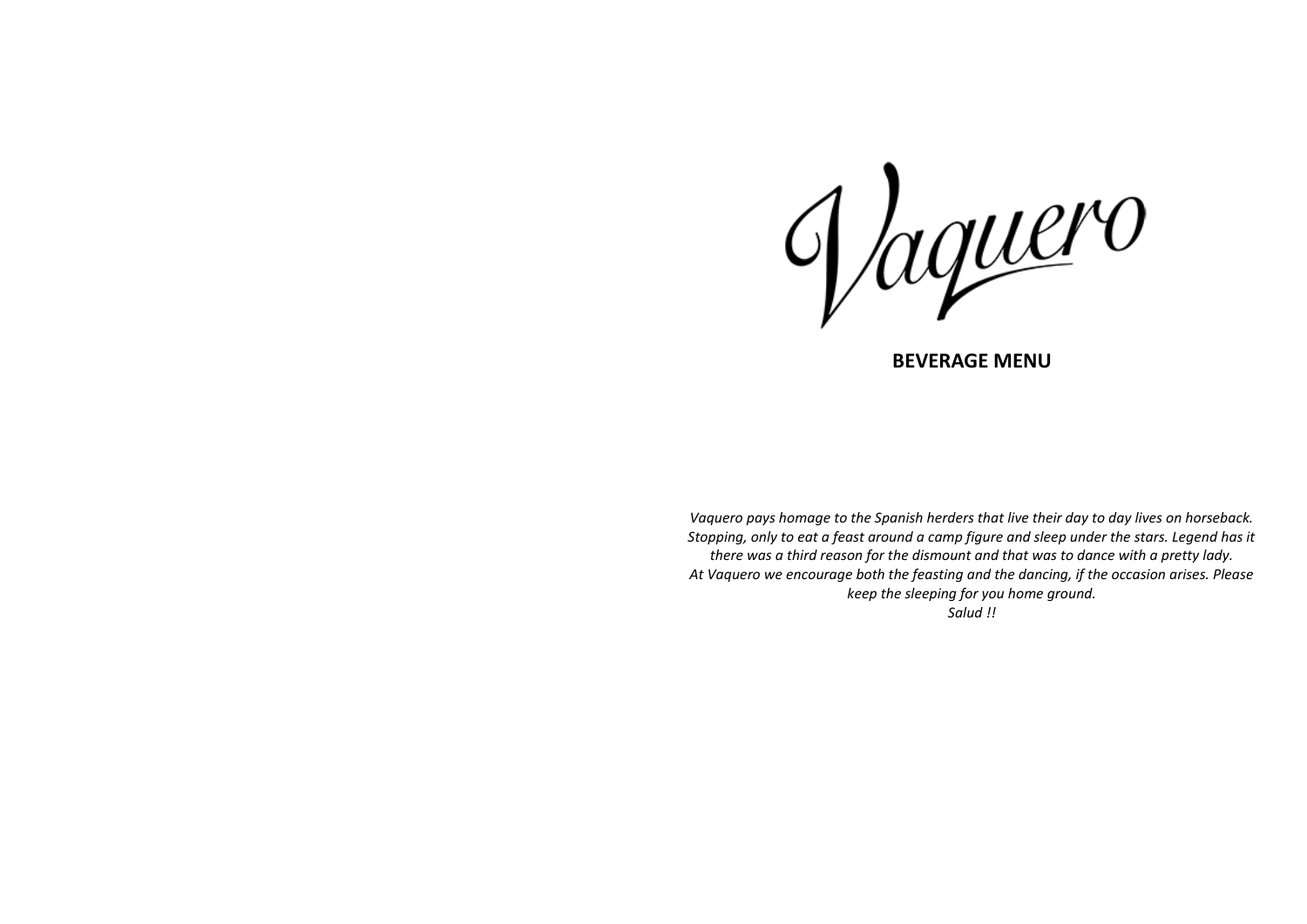# **DRAFT** *(330ml)*

| Catchment Session Ale (3.2%) | <b>OLD</b>   |    |
|------------------------------|--------------|----|
| Brewdog Pale Ale (3.5%)      | OLD          |    |
| Estrella Damm (4.6%)         | <b>SPAIN</b> |    |
| Celtic Red Ale (5.3%)        | VIC.         | 10 |

# **BOTTLES, CANS & NON-ALCOHOLICS**

| Fortitude Pacer Pale Ale (2.8%)         | <b>OLD</b>   | 10 |
|-----------------------------------------|--------------|----|
| Estrella Inedit (4.8)                   | <b>SPAIN</b> | 11 |
| Hills Apple cider (4.0%)                | SA           | 12 |
| Brewdog Passion Fruit Blitz Sour (3.5%) | QLD          | 10 |
| Brookvale Union Ginger Beer (4.0%)      | <b>NSW</b>   | 13 |
| Brewdog Nanny State (0.5%)              | <b>OLD</b>   |    |

### **SPARKLING & CHAMPAGNE**

| <b>NV Chevalier Brut</b>        | Chevalier, France | 14 |
|---------------------------------|-------------------|----|
| NV Dal Zotto 'Pucino' Prosecco, | King Valley, VIC  | 13 |

### **WHITE**

| 2020 The Grape Grower Riesling, | Eden Valley, SA    | 13 |
|---------------------------------|--------------------|----|
| 2021 Te Mata Sauvignon Blanc,   | Hawkes Bay, NZ     | 14 |
| 2018 Clairault Chardonnay,      | Margaret River, WA | 15 |

#### **ROSE & SKIN CONTACTS**

| 2020 Tropez Petit Rose,               | Provence, FR | 13.5 |
|---------------------------------------|--------------|------|
| 2021 Printhe Skin Contact Pinot Gris, | Orange, NSW  | 14.5 |

#### **RED**

| 2021 Soumah Pinot Noir, | Yarra Valley, VIC | 14.5 |
|-------------------------|-------------------|------|
| 2020 Zinio Tempanillo,  | Rioja, Spain      | 13.5 |
| 2020 San Felipe Malbec, | Mendoza, AR       | 13   |
| 2018 Penny Hill Shiraz, | McLaren Vale, SA  | 14   |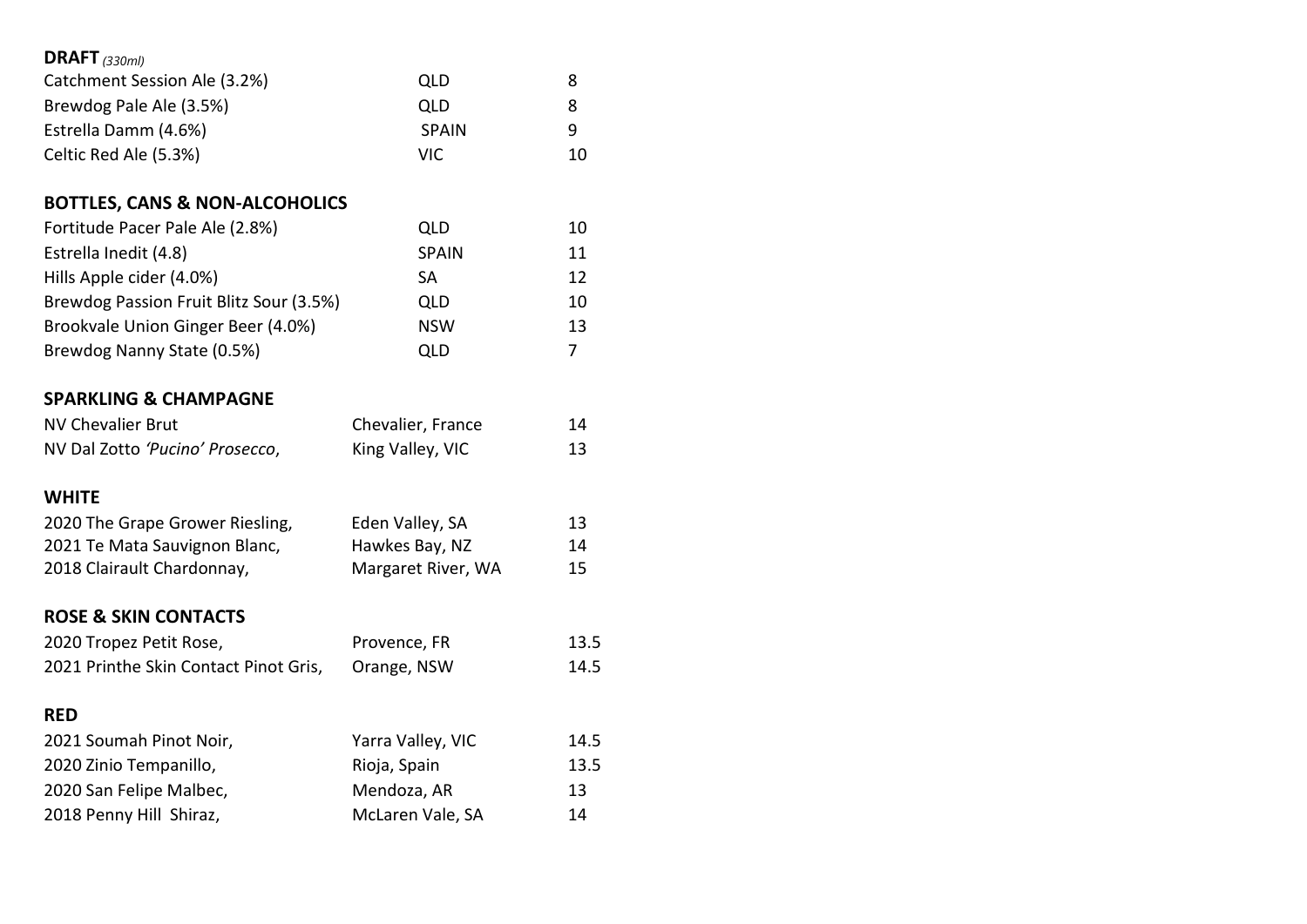# **COCKTAILS**

| Lychee Martini                                                                                |    |
|-----------------------------------------------------------------------------------------------|----|
| Copper plate vodka, lychee liqueur, lemon                                                     |    |
| Served up                                                                                     | 15 |
| Old Fashioned                                                                                 |    |
| Buffalo trace bourbon, bitters & sugar<br>Served short                                        | 15 |
|                                                                                               |    |
| Negroni                                                                                       |    |
| Haymans dry gin, sweet vermouth, campari<br>Served short                                      | 15 |
|                                                                                               |    |
| Gin Garden                                                                                    |    |
| Haymans dry gin, muddled cucumber, elderflower liqueur,<br>lime juice & apple juice           |    |
| Served up                                                                                     | 18 |
| Charlie Chaplin                                                                               |    |
| Haymans sloe gin, apricot brandy, lime juice & sugar                                          |    |
| Served up                                                                                     | 19 |
| The Italian Peach                                                                             |    |
| Aperol, peach liqueur, lemon juice & prosecco                                                 | 15 |
|                                                                                               |    |
| <b>Aperol Spritz</b><br>Aperol, Prosecco & soda                                               | 14 |
|                                                                                               |    |
| <b>Berry Blush</b>                                                                            |    |
| Copper plate vodka, lychee liqueur, sugar, lemon, pineapple<br>& cranberry juice, Served tall | 18 |
|                                                                                               |    |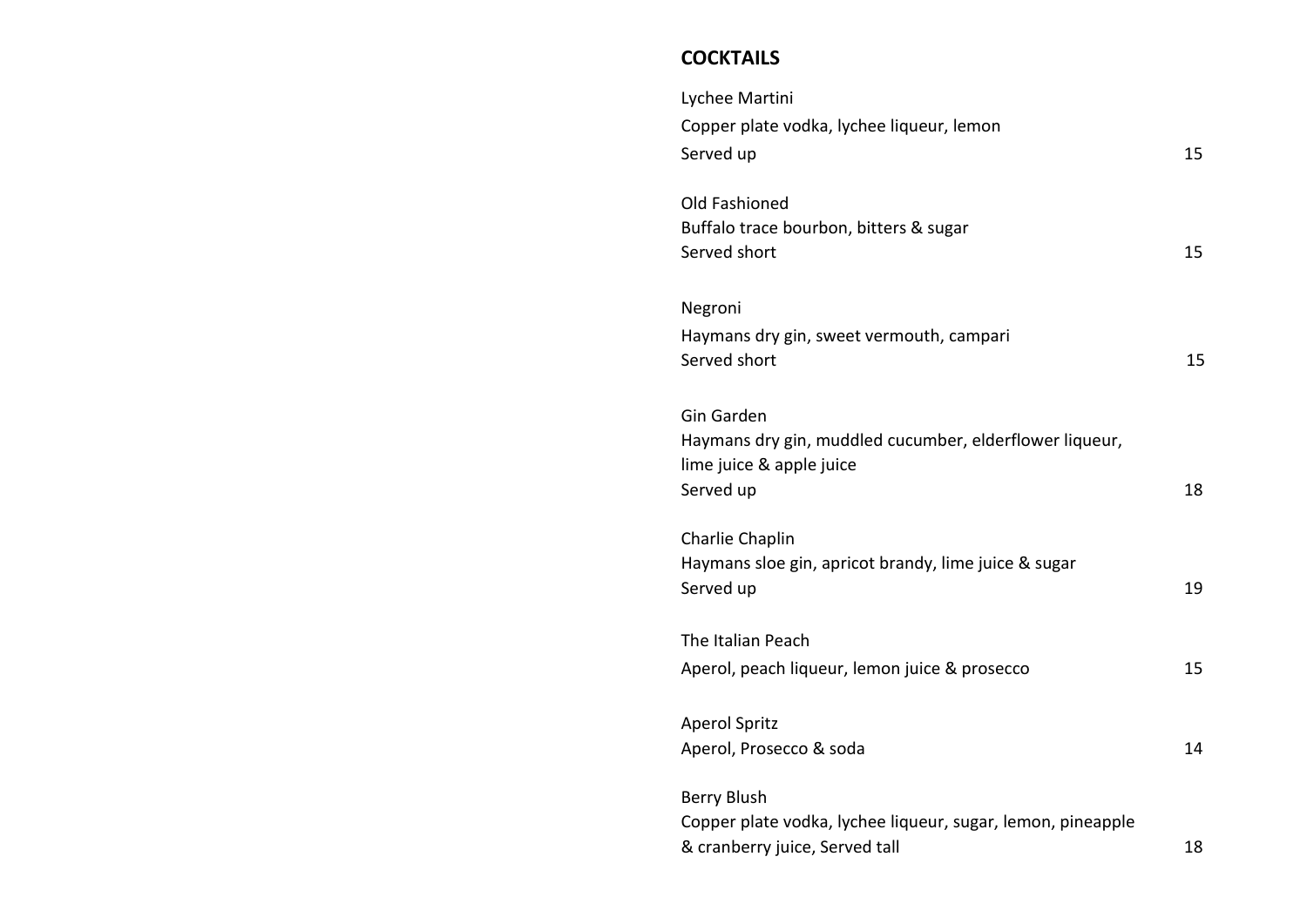# **COCKTAILS CONTINUED**

| Rum Espresso Martini                                                                             |                       |
|--------------------------------------------------------------------------------------------------|-----------------------|
| Kracken spiced rum, chilled espresso, coffee liqueur & sugar<br>Served up                        | 18                    |
| Vaquero Mojito<br>Beenleigh white rum, charred pineapple puree, Mint & lime juice<br>Served tall | 19                    |
| Paloma<br>Rooster rojo blanco, grapefruit juice, lime juice, mint & agave syrup<br>Served tall   | 19                    |
| Vaquero Sangria<br>Tempranillo, brandy, sangria syrup, mixed fruit,<br>ginger ale                | Glass 12<br>Jug<br>31 |
| <b>SOFT COCKTAILS</b>                                                                            |                       |
| Spice It Up<br>Apple juice, lime juice & Ginger Beer<br>Served tall                              | 8                     |
| Bright Side of Life<br>Pineapple & cranberry juice, Lemon, plum bitters & soda<br>Served tall    | 8                     |
| Virgin Vaquero Mojito<br>Apple Juice, charred pineapple puree, mint & lime juice<br>Served tall  | 10                    |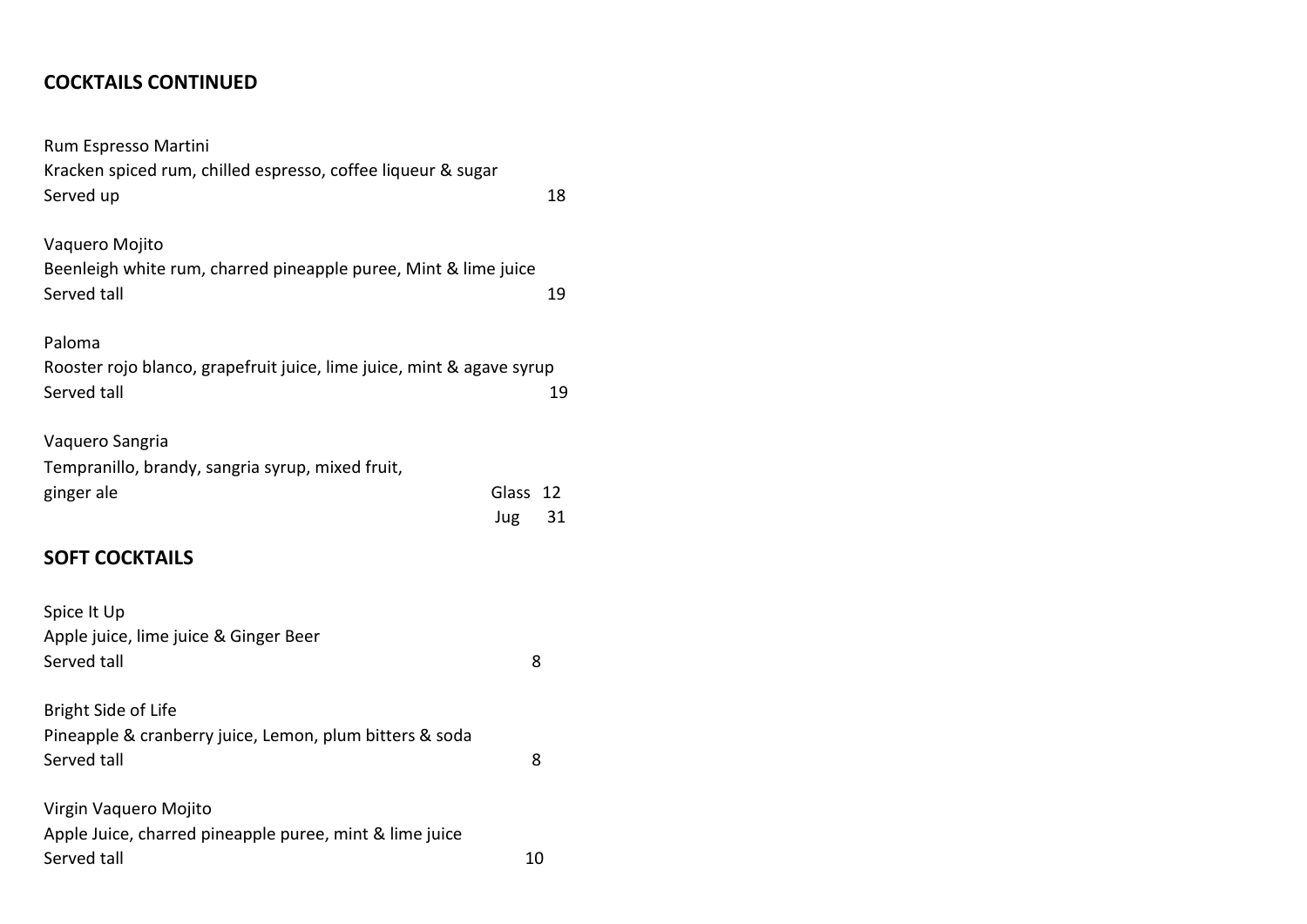# **AMERICAN WHISKEY**

| <b>Buffalo Trace</b>     | 9  |
|--------------------------|----|
| Jack Daniels             | 9  |
| Eagle Rare               | 11 |
| Hudson Baby Bourbon      | 18 |
| Sazarac Rye              | 12 |
| <b>Woodford Reserve</b>  | 11 |
| Knob Creek 9yr           | 13 |
| Rittenhouse Rye          | 12 |
| Russel's Reserve Bourbon | 11 |

# **WHISKEY**

| Canadian Club                     | 9   |
|-----------------------------------|-----|
| The Kurayoshi Sherry Cask "Japan" | 18  |
| Shinobu Blended Whiskey 'Japan'   | 15  |
| Jameson                           | 9.5 |
| Chivas Regal                      | 9.5 |
| Chivas Regal 18yr                 | 18  |
| Monkey Shoulder                   | 10  |
| Pure Scott virgin oak             | 10  |
| West Cork Blend                   | 11  |
| Writer's Tears                    | 11  |
| Sullivan's Cove Double Cask       | 29  |
| Limeburners Sherry Cask           | 20  |
| Lark Classic Cask                 | 28  |
| Lark Cask Strength                | 32  |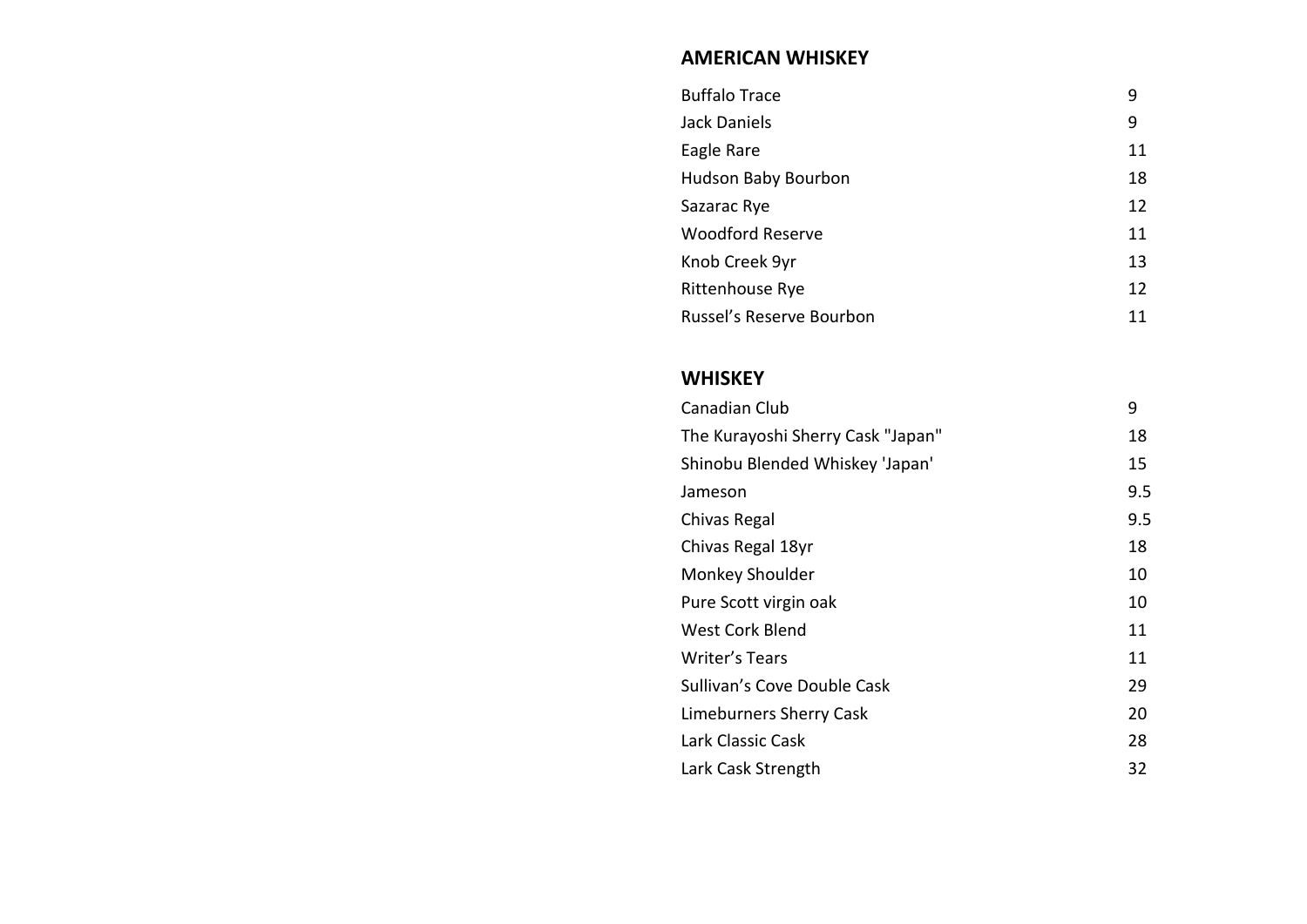# **TEQUILA /MEZCAL**

| Rooster Blanco         | 9  |
|------------------------|----|
| Cenote Blanco          | 14 |
| <b>Patron Silver</b>   | 12 |
| Se Busca Blanco Mezcal | 11 |
| 1800 Reposado          | 11 |

# **SCOTTISH SINGLE MALTS**

| Aberlour 12yr                  | 12  |
|--------------------------------|-----|
| Aberlour A'bunadh              | 18  |
| The Glenlivet Founders Reserve | 9.5 |
| Glenmorangie 12 Lasanta        | 13  |
| Dalmore 12yr                   | 15  |
| <b>Bladnoch Samsara</b>        | 15  |
| Bruichladdich 'Classic Laddie' | 17  |
| Bladnoch Abela 15yr            | 22  |
| Benriach 12yr                  | 15  |
| Glenrothes 2001                | 13  |
| Balvenie 12yr Double Wood      | 13  |
| Balvenie 14yr Caribbean Cask   | 15  |
| GlenDronach 12yr               | 12  |
| GlenDronach 18yr               | 23  |
| Talisker 10yr                  | 14  |
| Talisker Port Ruighe           | 17  |
| <b>Highland Park 12yr</b>      | 12  |
| Laphroaig 10yr                 | 15  |
| Ardbeg 10yr                    | 14  |
| Lagavulin 16yr                 | 18  |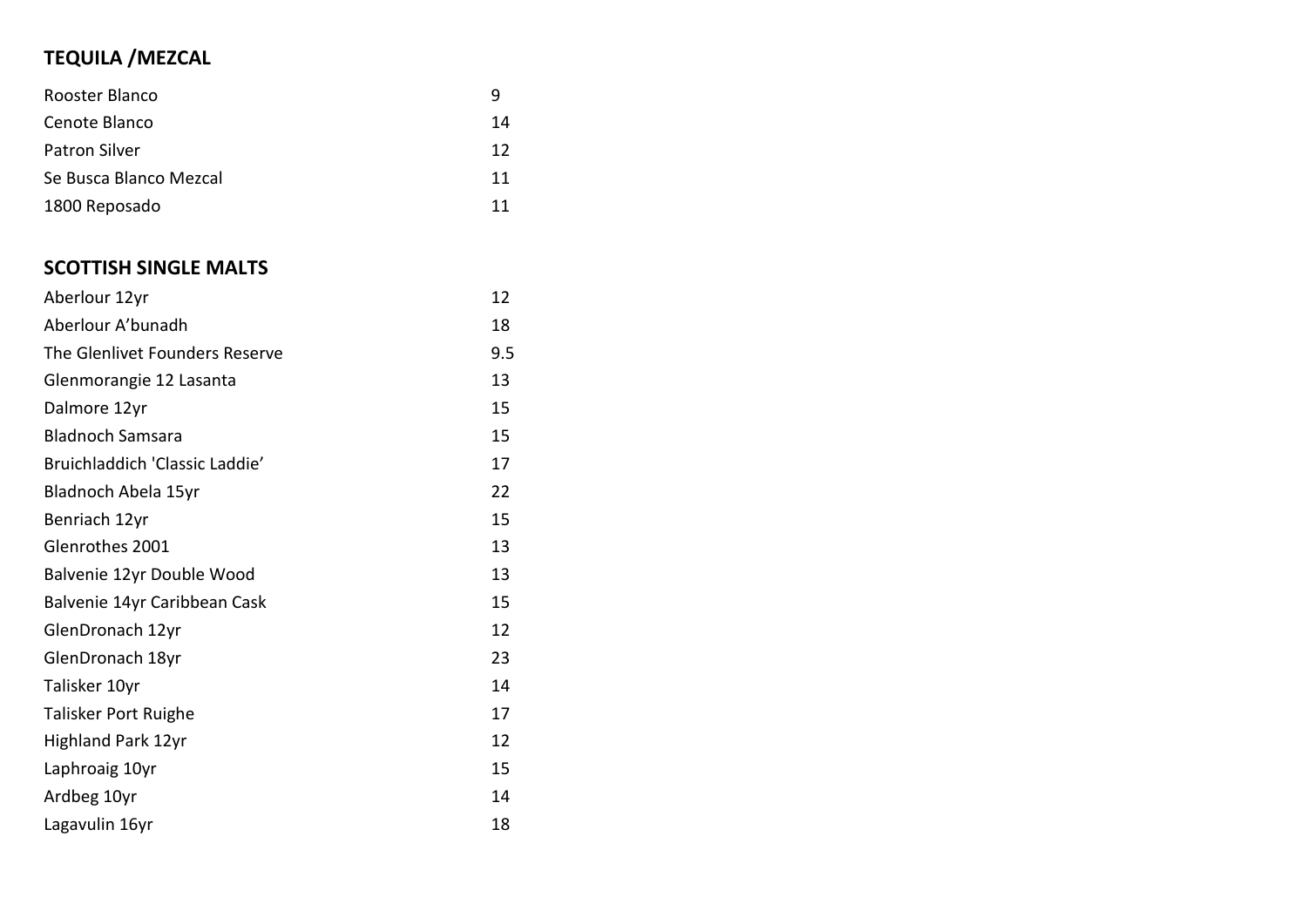# **RUM**

| Angostura 5yr                        | 9  |
|--------------------------------------|----|
| Ron Matusalem 7yr                    | 9  |
| Anostura Reserva                     | 9  |
| Beeleigh White 3yr                   | 9  |
| Sailor Jerry                         | 9  |
| Kraken Spiced                        | 10 |
| Germana Cachaca 2yr                  | 11 |
| <b>Bundaberg Small Batch Reserve</b> | 11 |
| Ron Zacapa 23yr                      | 14 |
| Ron Diplomatico Exclusiva Reserva    | 16 |

# **VODKA**

| q   |
|-----|
| 9.5 |
| 10  |
| 11  |
| 11  |
|     |

# **GIN**

| Roku                       | 10   |
|----------------------------|------|
| Hendrick's                 | 11   |
| <b>Four Pillars Rare</b>   | 11.5 |
| Nosferatu Blood Orange Gin | 11   |
| Hayman's Sloe              | 10   |
| Reid + Reid                | 12   |
| Sheep Whey Gin             | 16   |
| Monkey 47                  | 14   |
| Poli Marconi 46            | 12   |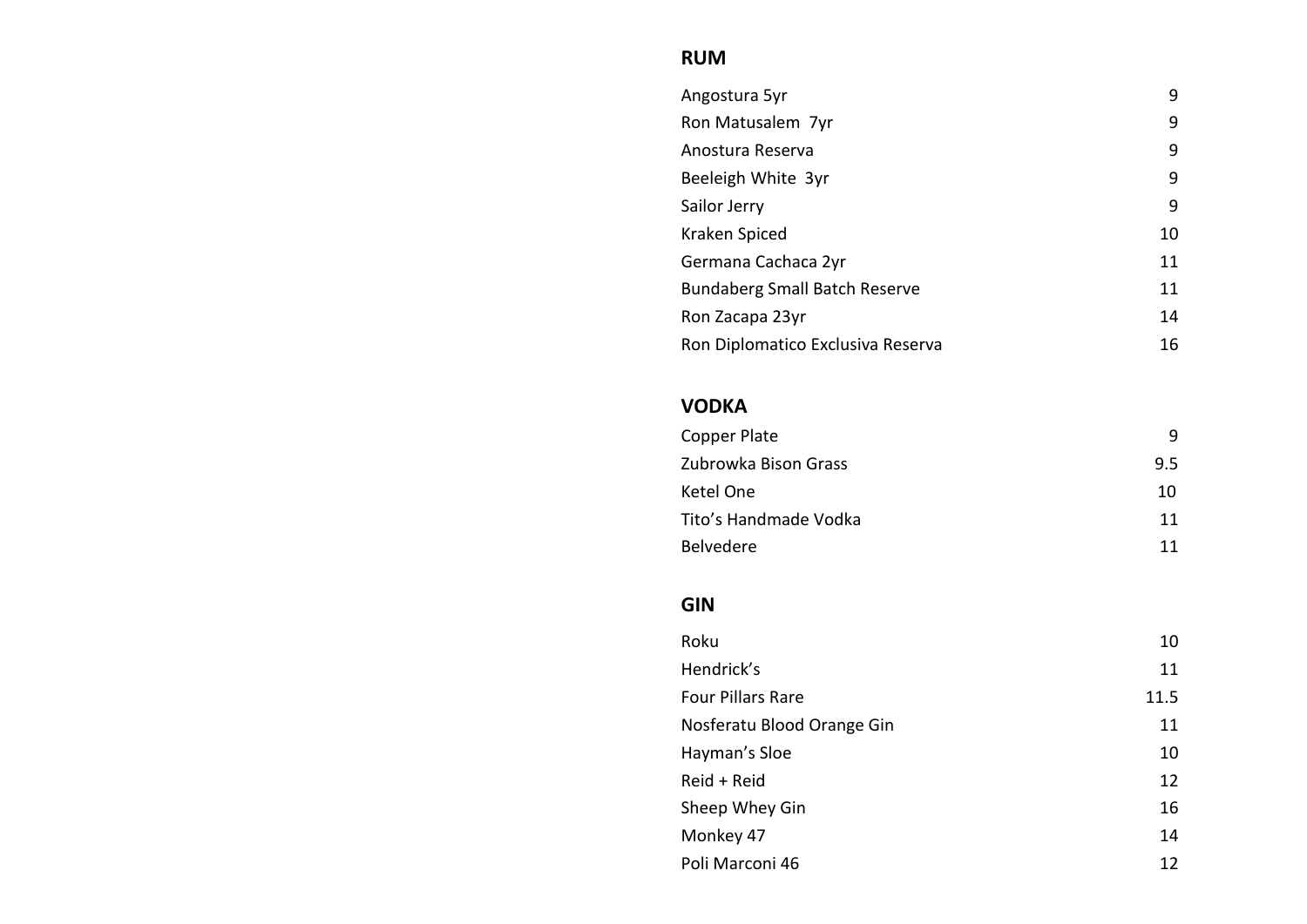# **COGNAC / ARMAGNAC**

| Remy VSOP            |    |
|----------------------|----|
| Meukow XO            | 24 |
| Delord VSOP Armagnac | 13 |

# **APERITIFS & DIGESTIVES**

| Aperol               | 9  |
|----------------------|----|
| Campari              | 9  |
| Amaro Montenegro     | 10 |
| Chartreuse           | 10 |
| Poli Elegante Grappa | 10 |
| Limoncello           | 10 |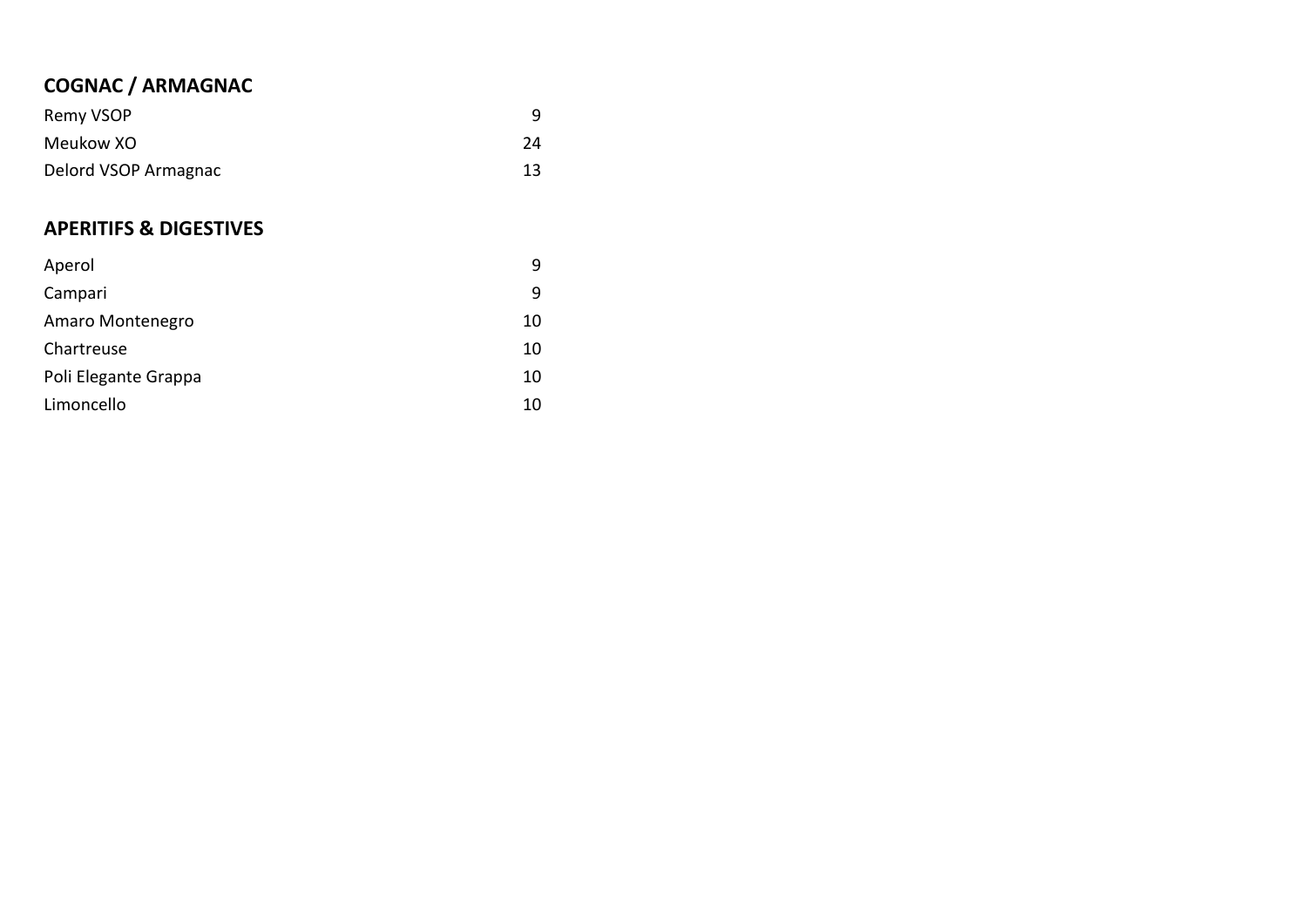### **SPARKLING & CHAMPAGNE**

| NV Dal Zotto 'Pucino' Prosecco,     | King Valley, VIC     | 63  |
|-------------------------------------|----------------------|-----|
| NV Chevalier Brut,                  | Chevalier, France    | 65  |
| NV 42 Degrees South Premier Cuvee,  | Cambridge, TAS       | 71  |
| NV De Chanceny Brut Rose,           | Crémant De Loire, FR | 73  |
| NV Brockenchack Sparkling Shiraz,   | Eden Valley, SA      | 76  |
| 2018 Coombe Tribute Blanc De Blanc, | Yarra Valley, VIC    | 82  |
| NV Collet Brut,                     | Ay, France           | 110 |

### **WHITE**

| 2020 | Savardo Pinot Grigio,            | Breganze, Italy      | 65  |
|------|----------------------------------|----------------------|-----|
| 2021 | Coombe Pinot Gris,               | Mornington Pen, VIC  | 67  |
| 2019 | Joseph Cattin Pinot Gris,        | Alsace, France       | 69  |
| 2020 | Ovum by BK Wines,                | Adelaide Hills, SA   | 75  |
|      |                                  |                      |     |
| 2020 | Tin Cottage Sauvignon Blanc,     | Marlborough, NZ      | 54  |
| 2020 | 3 Drops Sauvignon Blanc,         | Mt Barker, WA        | 59  |
| 2021 | XO Sauvignon Blanc,              | Adelaide Hills, SA   | 63  |
| 2021 | Te Mata Sauvignon Blanc,         | Hawkes Bay, NZ       | 70  |
| 2018 | Petit Bourgeois Sauvignon Blanc, | Loire Valley, France | 96  |
| 2020 | Vision Gruner Veltliner,         | Traisental, Austria  | 59  |
| 2020 | Brothers At War Riesing,         | Eden Valley, SA      | 63  |
| 2018 | Howard Park Riesling,            | Mount Barker, WA     | 68  |
| 2021 | Rockford 'HP' Riesling,          | Eden Valley, SA      | 110 |
| 2020 | Schwarz, Chenin Blanc,           | Barossa Valley, SA   | 58  |
| 2020 | Luca Bosio Arneis,               | Santi Stefano, Italy | 62  |
| 2021 | Unico Zelo 'River Sand' Fiano,   | Adelaide Hills, SA   | 69  |
| 2020 | Condes De Albarei Albarino,      | Rioja, Spain         | 73  |
|      |                                  |                      |     |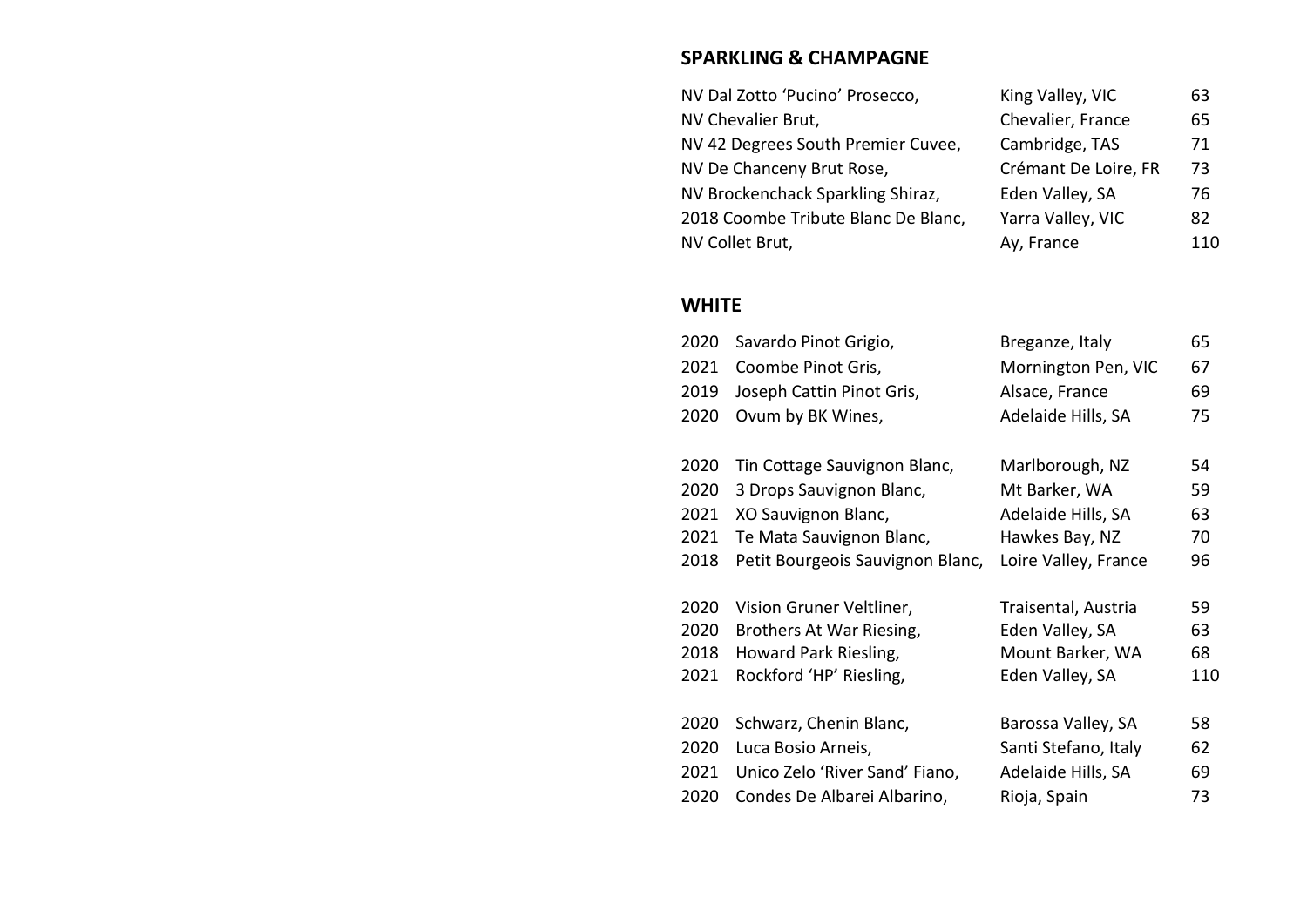# **WHITE CONTINUED**

| 2019 Te Mata Chardonnay,         | Hawkes Bay, NZ     | 69  |
|----------------------------------|--------------------|-----|
| 2018 Clairualt Chardonnay,       | Margaret River, WA | 71  |
| 2019 Austins & Co Chardonnay,    | Geelong, VIC       | 73  |
| 2018 Kendall Jackson Chardonnay, | California, USA    | 79  |
| 2018 J.Moreau & Fils Chablis,    | Chablis, FR        | 106 |

# **ROSE & SKIN CONTACTS**

|      | 2017 Holm Oak 'The Duffy' Moscato,                  | Nyah, VIC          | 52  |
|------|-----------------------------------------------------|--------------------|-----|
| 2020 | Barose Rose,                                        | Barossa Valley, SA | 54  |
|      | 2021 Printhie Gris "Skin Contact",                  | Orange, NSW        | 67v |
|      | 2019 Tropez Petit Rose,                             | Provence, FR       | 69  |
|      | 2020 Maison Saint AIX Rose,                         | Provence, FR       | 75  |
|      | 2019 Moorooduc Pinot Gris On Skins,                 | Moorooduc, VIC     | 78  |
| 2020 | Wooingtree 'Blondie' White Pinot, Central Otago, NZ |                    | 82  |

### **RED**

| 2021 | Soumah Pinot Noir,           | Yarra Valley, VIC       | 64  |
|------|------------------------------|-------------------------|-----|
| 2020 | Natura Pinot Noir,           | Colchagua Valley, Chile | 67  |
| 2021 | Rising Gamay Noir,           | Yarra Valley, VIC       | 68  |
| 2021 | Storm Bay Pinot Noir,        | Richmond, TAS           | 69  |
| 2017 | Moorooduc Estate Pinot Noir, | Moorooduc, VIC          | 85  |
| 2018 | Grasshopper Rock Pinot Noir, | Central Otago, NZ       | 105 |
|      |                              |                         |     |
| 2020 | San Felipe Malbec,           | Mendoza, AR             | 62  |
| 2020 | Zinio Tempanillo,            | Rioja Spain             | 59  |
| 2019 | 150+1 Barbera,               | Piemonte, Italy         | 65  |
| 2016 | Tordelcolle Sangiovese       | Romagna, Italy          | 70  |
| 2018 | Mendel Lunta Malbec,         | Mendoza, AR             | 87  |
| 2016 | Vina Alberdi Res Temp,       | Rioja, Spain            | 110 |